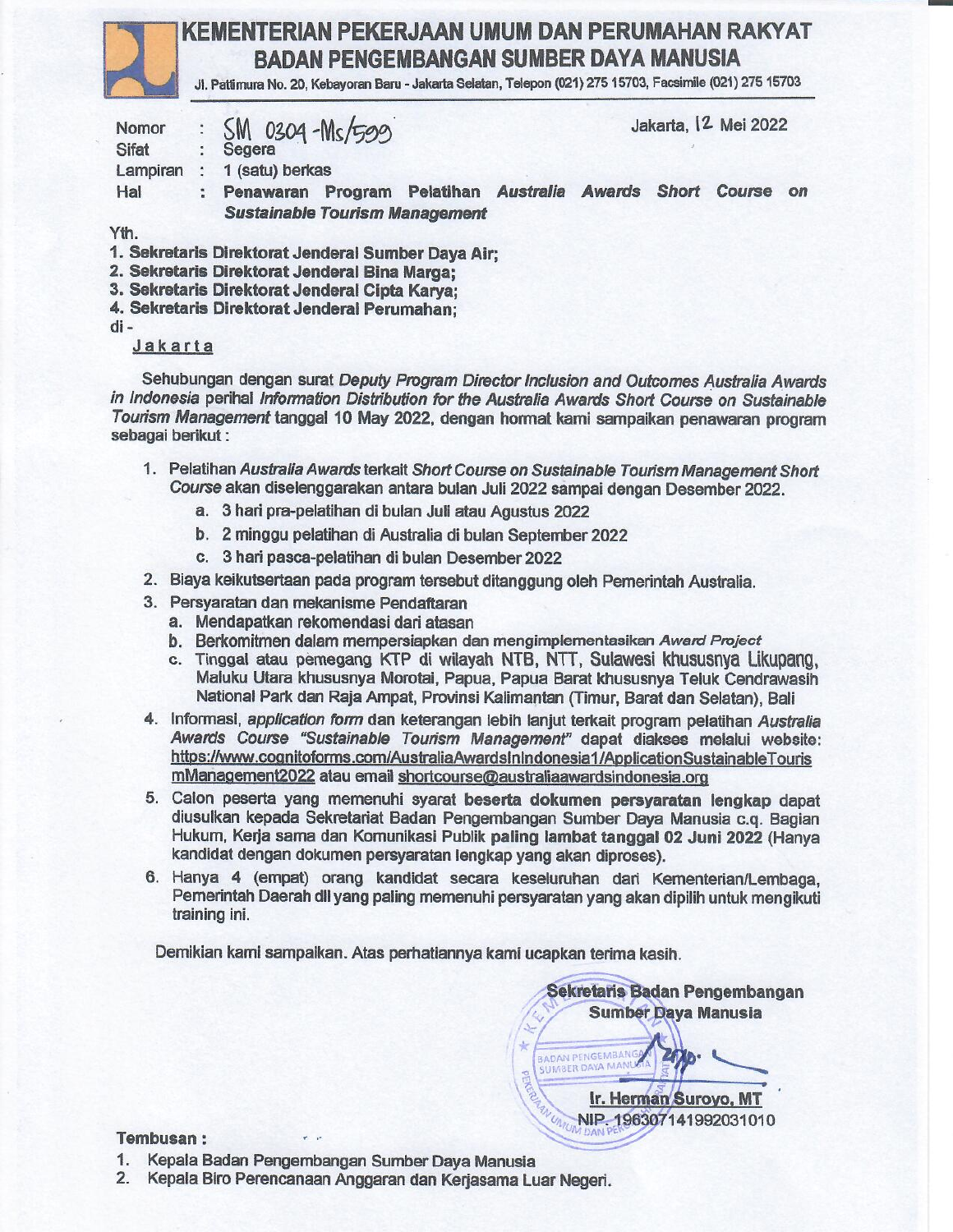

Australia Awards

10 May 2022

Head of Human Resources Development Agency The Ministry of Public Works and Housing Jakarta

### **Subject: Information Distribution for the Australia Awards Short Course on Sustainable Tourism Management**

Dear Sir,

Australia Awards in Indonesia will deliver the **Sustainable Tourism Management** Short Course. This course explores sustainable tourism – both from environmental and cultural heritage perspectives – and identifies investments needed to make tourism more sustainable. The course also aims to improve the enabling environment of the sustainable tourism sector, develop linkages between tourism stakeholders, and enhance business planning processes thus contributing to economic growth in the targeted provinces while mitigating harm to the environment and local communities.

We are hoping that you could distribute this information to relevant institutions/ organisations within your networks. Attached is the Short Course brochure for your perusal. Should you need any further information, please contact Nuzulia Latifah at [nuzulia.latifah@australiaawardsindonesia.org](mailto:nuzulia.latifah@australiaawardsindonesia.org) .

Yours sincerely,

Wahyuning Kusumaningtias Deputy Program Director Inclusion and Outcomes Australia Awards in Indonesia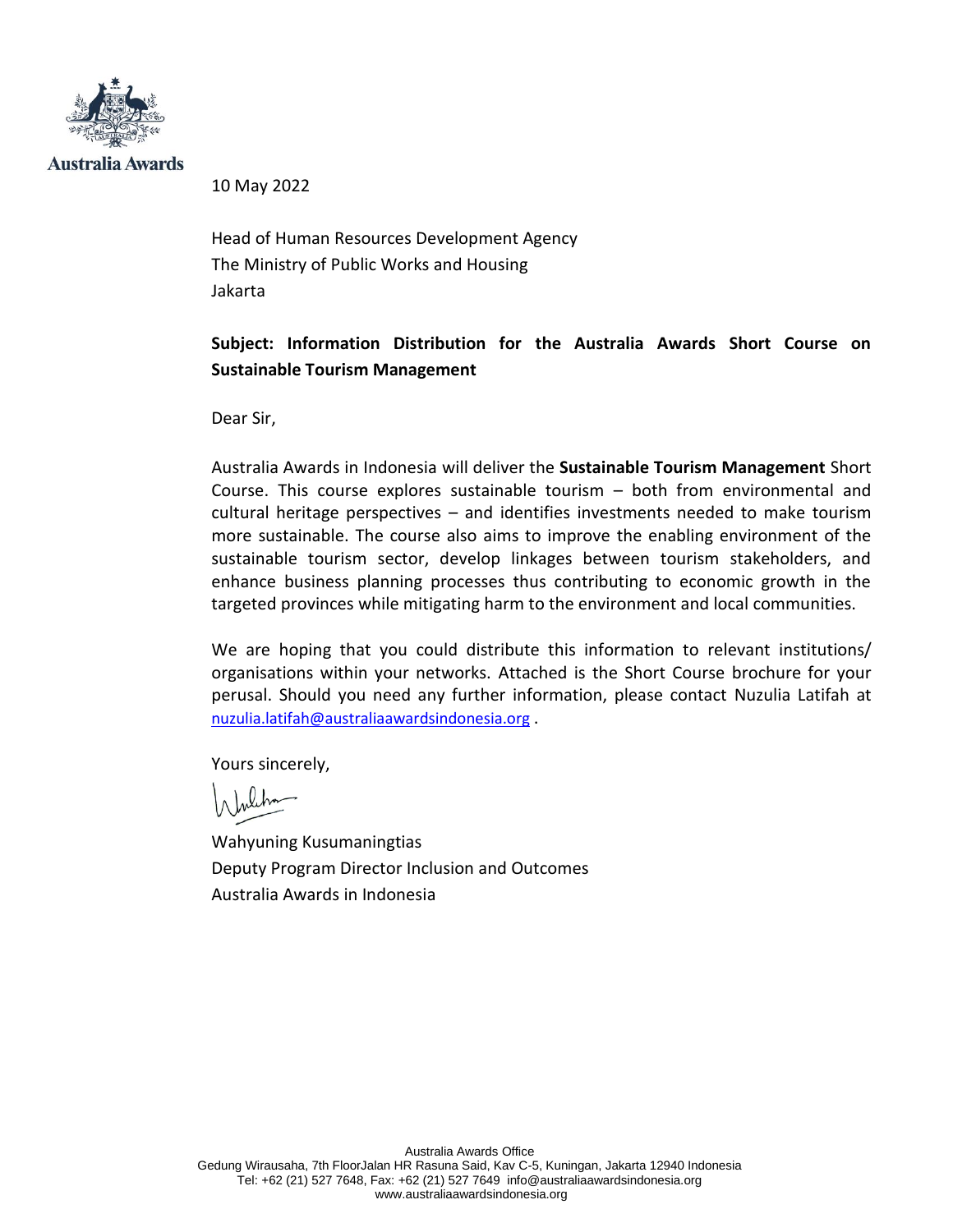

## **Australia Awards Short Course**

**PAS** 

## **"2022 Sustainable Tourism Management"**

Australia Awards in Indonesia is seeking applications for the **2022 Sustainable Tourism Short Course**. It is the seventh tourism course focusing on sustainable tourism management. This course explores sustainable tourism – both from environmental and cultural heritage perspectives – and identifies investments needed to make tourism more sustainable.

The course includes a **2-week course in Australia (subject to Covid-19)** and two 3-day workshops online or face-to-face in Indonesia. The course is offered to 25 participants, and it is targeted at heads of tourist attractions, heritage sites, and geoparks; owners and managers of tourism operators/companies; heads of tourism polytechnics; central, provincial and local government representatives; and representatives of tourism associations and related CSOs.

#### **Learning objectives**

- understand the concept of sustainable tourism—in terms of the environment and cultural heritage—and the importance of responsible consumption in the tourism sector (SDG 12 and the Sustainable Tourism Observatories monitoring the economic, environmental and social impact of tourism at the destination level)
- understand what investments are needed to make tourism sustainable and how these are coordinated through tourism operators, associations and local/national governments
- identify ways to attract high-value tourism and prioritise sustainable tourism post-COVID-19, including through digital platforms
- identify lessons learned from the overdevelopment of popular tourism destinations
- understand the role of community, province/state and central/federal level operators in tourism management and identify ways for effective collaboration
- improve the governance and sustainable planning of tourism destinations
- identify through benchmarking different methods and benefits of running sustainable tourism operations in Indonesia and Australia
- develop a tourism strategy for a specific tourism sector (to be confirmed once the participant selection is completed) – including cultural tourism
- analyse the role of existing policies (incl. GoI Law 11/2020 on job creation, UU Cipta Kerja) and regulations in developing the sector and consider the potential risks and challenges related to developing policies and regulations
- identify key factors in ecotourism and tourism businesses built on natural resources (to be confirmed once the participant selection is completed)
- understand the role tourism plays in developing economic growth and providing work opportunities (SDG 8) (to be discussed at the pre-course workshop) – this includes the Travel and Tourism Competitiveness Index TTCI and sustainable financing
- strengthen linkages and relationships between tourism businesses in Australia and Indonesia
- examine the particular challenges of tourism planning and development for remote destinations, such as water, sanitation and waste treatment, physical and digital connectivity, and access to information on tourism services, through case studies and discussion
- consider the role of online tourism platforms, within an ecosystem of tourism industry players, in planning, marketing, and developing more remote tourism destinations

Women and people with disabilities are encouraged to apply!